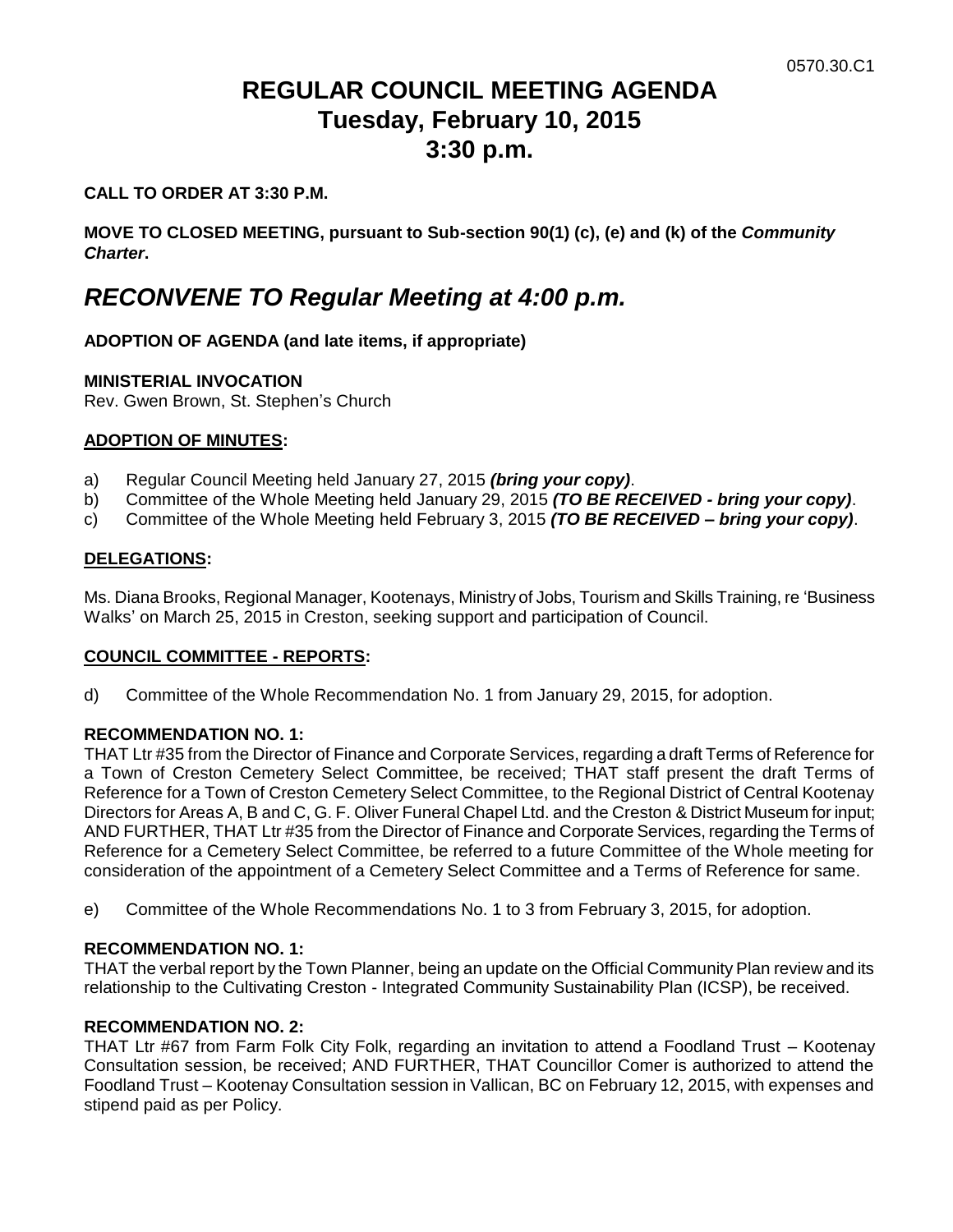### **RECOMMENDATION NO. 3:**

THAT the information provided by the Director of Finance and Corporate Services, with respect to a review of the proposed 2015 Town of Creston budget, be received.

### **Pg. Item**

- 1. Ltr #71 from Diana Brooks of the Ministry of Jobs, Tourism and Skills Training, re 'Business Walks' in Creston on March 25, 2015, and requesting support and participation by members of Council.
- 5. Ltr #68 from Columbia Basin Institute of Regional History, requesting a letter of support.
- 7. Ltr #83 from the Creston Rotary Club, requesting permission for the placement of a second street piano in the downtown core and for Town crews to assist with the placement and removal of the pianos.
- 11. Ltr #82 from the BC Seniors Games Society, regarding the hosting of the 55+ BC Seniors Games in 2017, 2018 or 2019.
- 19. Ltr #80 from Michael Bunn, re chlorination of Town water supply.
- 21. Ltr #63 from the Creston Valley Spirit Committee, re November 19, 2014 meeting notes.
- 23. Ltr #64 from the Creston Valley Spirit Committee, re December 18, 2014 meeting notes.
- 27. Ltr #59 from the Canadian Union of Postal Workers, re support to save Canada Post.
- 31. Ltr #60 from the Creston Valley Rod & Gun Club, re donation to their annual Wild Game Dinner.
- 33. Ltr #79 from the Rotary Club of Creston, re donation to their 2015 Auction.

### **BYLAWS: - None**

- 34. **REVIEW STRATEGIC PRIORITIES CHART (to be reviewed at each Council meeting)**
- 37. **REVIEW FOLLOW-UP ACTON LIST (to be reviewed the first Council meeting of each month)**
- 41. **REVIEW COMMITTEE OF THE WHOLE AGENDA (to be reviewed at each Council meeting)**

### **NEW BUSINESS:**

### **REPORTS OF REPRESENTATIVES:**

42. Receive Verbal Reports of Representatives.

### **RESOLUTIONS FROM CLOSED MEETING:**

### **GIVING OF NOTICES:**

- 1. COTW February 17, March 2, 3, 17, 2015
- 2. COUNCIL 2nd & 4th Tuesdays each month (February 24, March 10, 24, 2015)
- 3. Family Day Celebrations for Youth (C2C) Lower Kootenay Band February 9, 2015
- 4. Elected Officials Seminar Kimberley February 19 20, 2015